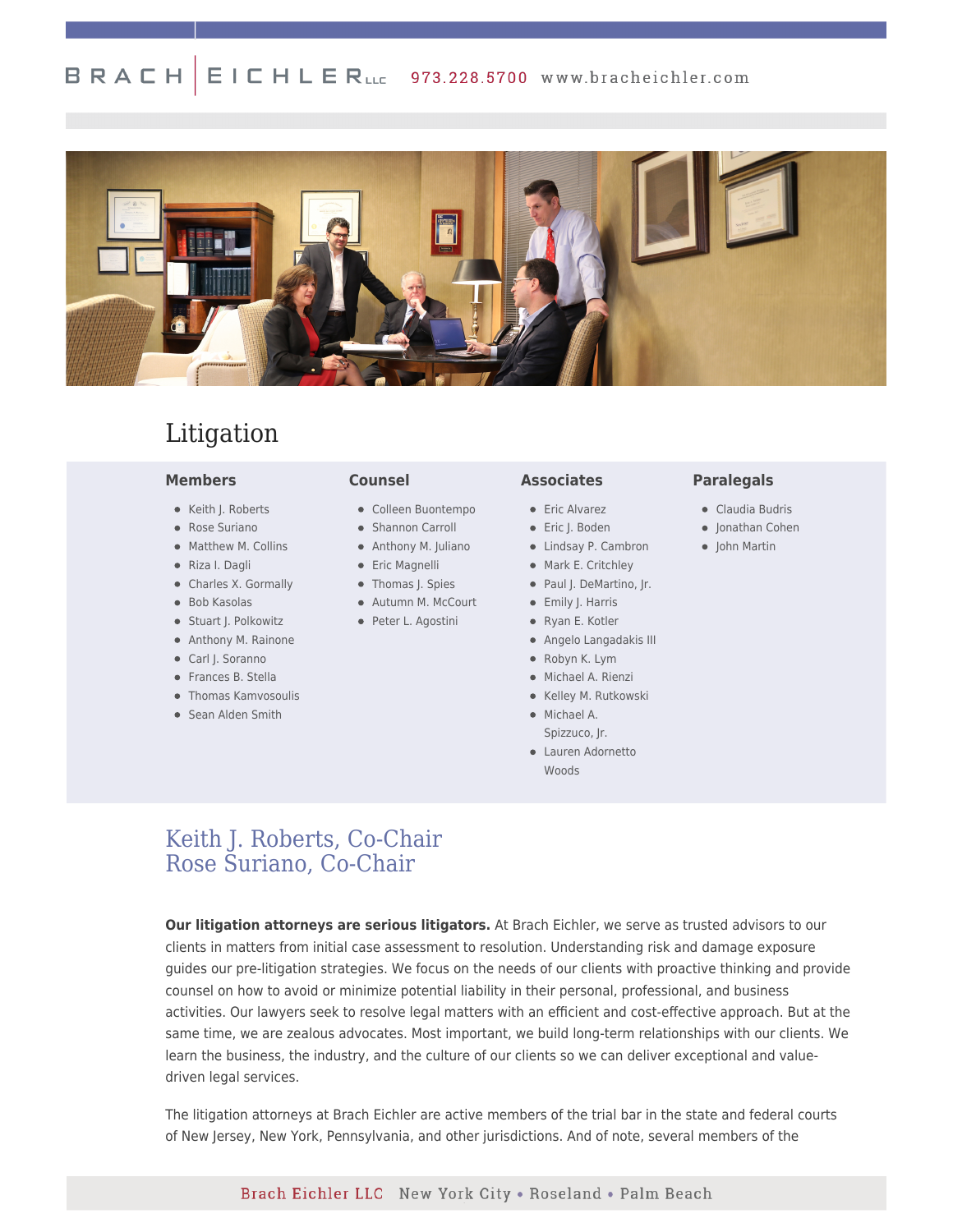litigation practice have been recognized by the New Jersey Supreme Court as Certified Civil Trial Attorneys.

We represent national and international companies, as well as mid-sized companies, in many types of legal matters, ranging from contract and business disputes, construction claims, business torts, employment disputes, copyright infringement, unfair competition, trade secret litigation, shareholder disputes, regulatory matters, supply chain and beyond. We are also recognized leaders to healthcare providers in complex reimbursement and regulatory disputes, claim audits, disciplinary proceedings before state medical boards, restrictive covenant breaches, insurance fraud matters, governmental investigations, and medical practice shareholder actions.

Clients rely upon Brach Eichler's litigation team. We have earned a reputation of excellence with demonstrated ability to litigate complex issues and position our clients for successful outcomes. We engage in detailed research and analysis, involving the client in every stage of the process. When the time comes for trial, we are well-equipped and ready.

Although our savvy and experienced attorneys maintain a wealth of experience litigating cases through trial, we strive to avoid such expense and risk by seeking practical solutions to the conflicts our clients encounter. Brach Eichler is also known for having the business acumen necessary to understand our clients' goals and develop creative solutions to our clients' most challenging problems.

We prosecute and defend a broad range of complex litigation, including:

- Actions before the New Jersey State Licensing Boards
- ADR/Arbitration/Mediation
- Appellate matters
- Bankruptcy/Creditors rights
- Business/Commercial litigation
- Complex healthcare payor audits and reimbursement litigation
- Contract/Vendor disputes
- Construction litigation
- Criminal and civil federal and state healthcare investigations
- Domain name disputes
- Employment discrimination
- Environmental litigation
- General litigation
- Governmental regulations
- Healthcare law and regulatory matters
- Insurance fraud
- [Personal injury litigation](https://www.njlawresults.com/)
- Real estate litigation
- Supply chain litigation
- Trademark/copyright infringement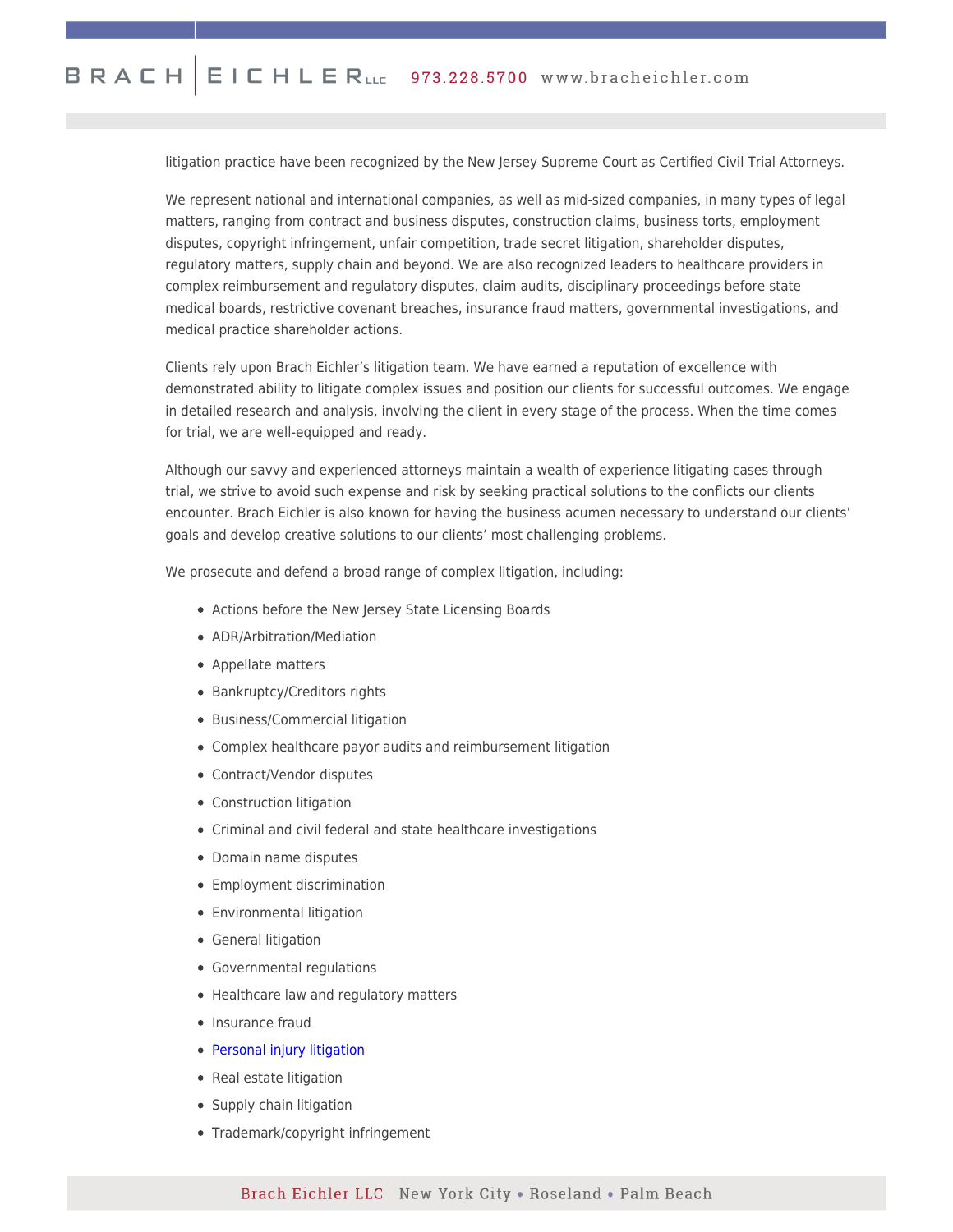- Trusts/Estates litigation and Will contests
- White collar crime

## **Our Promise**

At Brach Eichler, we are committed to a meaningful partnership with our clients. We move forward with a shared vision, one that is carefully crafted and thoughtfully and practically implemented. Together, we achieve success.

### **Insights**

Newsletters - May 26, 2022

**[Brach Eichler's Litigation Quarterly Advisor – Spring 2022](https://www.bracheichler.com/litigation-quarterly-advisor-spring-2022/)**

News - May 16, 2022

**[Keith J. Roberts, Litigation Co-Chair writes in The New Jersey Law Journal about "What a Medical](https://www.law.com/njlawjournal/2022/05/06/what-a-medical-provider-should-do-when-a-patient-is-threatening-a-lawsuit/) [Provider Should Do When a Patient Is Threatening a Lawsuit."](https://www.law.com/njlawjournal/2022/05/06/what-a-medical-provider-should-do-when-a-patient-is-threatening-a-lawsuit/)**

Press Releases - March 28, 2022

**[27 Attorneys from Brach Eichler Recognized for Inclusion in 2022 Edition of New Jersey Super Lawyers](https://www.bracheichler.com/insights/27-attorneys-from-brach-eichler-recognized-for-inclusion-in-2022-edition-of-new-jersey-super-lawyers/)**

Events - February 28, 2022

**[Seminar: The Crossover Between Chancery and Business Court](https://www.bracheichler.com/insights/seminar-the-crossover-between-chancery-and-business-court/)** March 29 at 9 a.m. NJ Law Center, New Brunswick or Online

News - February 17, 2022

**[Jay Sabin's Recent Case Involving a Wells Fargo Advisor and an Elderly Eye Doctor is Highlighted in](https://nypost.com/2022/02/12/wells-fargo-advisor-accused-of-ripping-of-elderly-eye-doc/) [the New York Post](https://nypost.com/2022/02/12/wells-fargo-advisor-accused-of-ripping-of-elderly-eye-doc/)**

Newsletters - February 14, 2022 **[Brach Eichler's Litigation Quarterly Advisor – Year in Review](https://www.bracheichler.com/wp-content/uploads/2022/02/Quarterly-Advisor-Issue-4-2021.pdf)**

News - February 9, 2022

**[Rose Suriano to Speak at Qualitest's "Coffee Chat with Inspiring Women Leaders" on 2/10](https://www.bracheichler.com/professionals/rosaria-a-suriano/)**

News - February 8, 2022

**[Joanna Zwosta Joins the Firm as an Associate in Our Litigation Practice](https://www.bracheichler.com/professionals/joanna-zwosta/)**

Alerts - February 3, 2022

**[Transportation Alert: DIY Motor Carrier Fixes to Supply Chain Problems: Hours of Service](https://www.bracheichler.com/insights/transportation-alert-diy-motor-carrier-fixes-to-supply-chain-problems-hours-of-service/)**

Alerts - January 20, 2022

**[Litigation Alert: Securing Harmonized Effects of Arbitration Agreements](https://www.bracheichler.com/insights/litigation-alert-securing-harmonized-effects-of-arbitration-agreements/)**

### **Blog**

Labor and Employment, Litigation Blog June 13, 2022 **[Critical Considerations in Hybrid Environments: There is no "One Size Fits All" Model](https://www.bracheichler.com/insights/critical-considerations-in-hybrid-environments-there-is-no-one-size-fits-all-model/)**